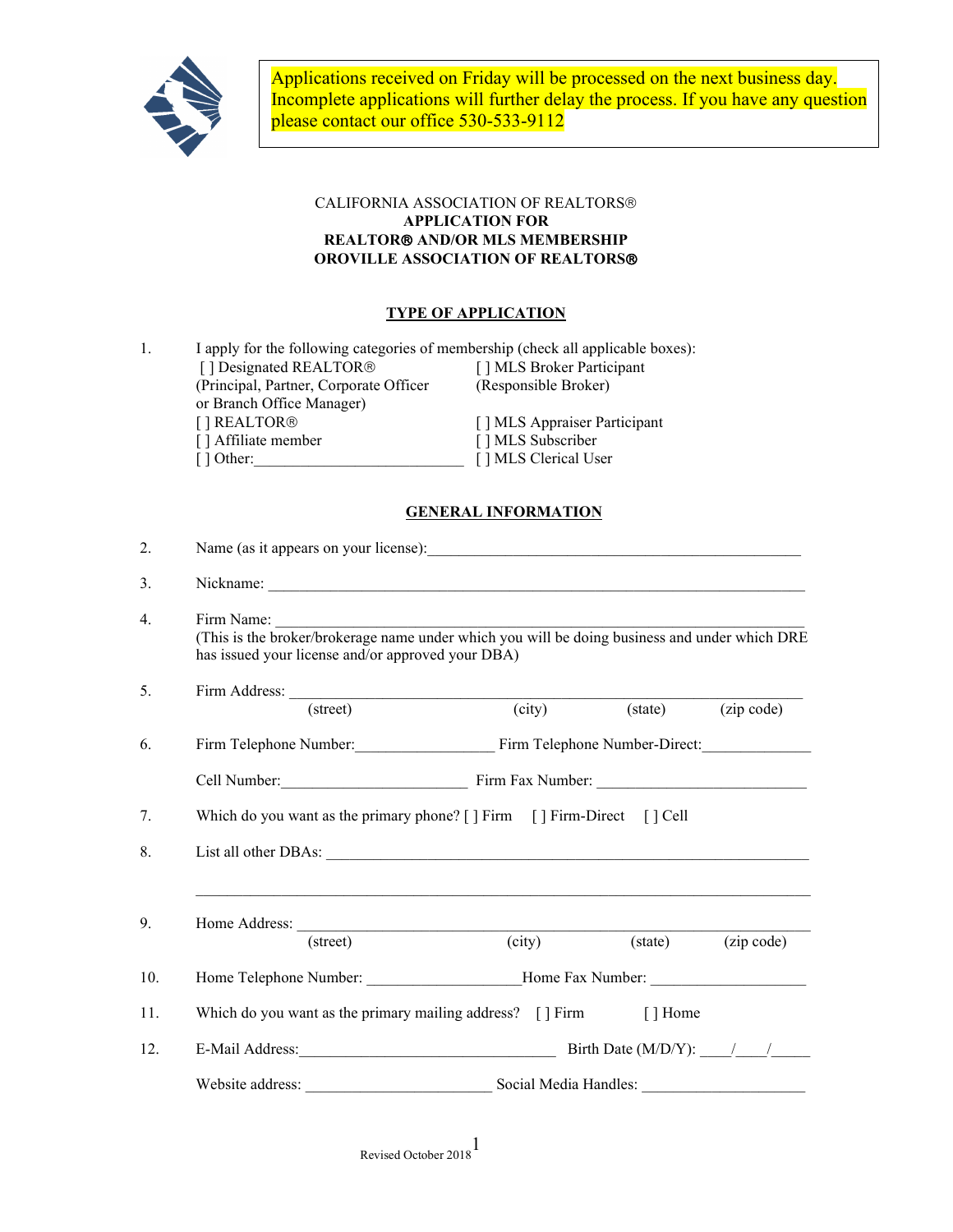13. Please list your applicable license(s) corresponding with this application:

|                                                                                                                                                                                                                                                                                                                                                                                                                                                                                                                                                                                                                 | [ ] Corporate License, DRE License #:                                                                                                                                                                                                  | <b>Expiration Date:</b>                                                                                  |  |  |
|-----------------------------------------------------------------------------------------------------------------------------------------------------------------------------------------------------------------------------------------------------------------------------------------------------------------------------------------------------------------------------------------------------------------------------------------------------------------------------------------------------------------------------------------------------------------------------------------------------------------|----------------------------------------------------------------------------------------------------------------------------------------------------------------------------------------------------------------------------------------|----------------------------------------------------------------------------------------------------------|--|--|
|                                                                                                                                                                                                                                                                                                                                                                                                                                                                                                                                                                                                                 | _] BREA Appraiser's License, Certified General, License #: __________ Expiration Date: _____<br>] BREA Appraiser's License, Certified Residential, License #: ________ Expiration Date: __<br>[ ] BREA Appraiser's License, License #: | Expiration Date:                                                                                         |  |  |
|                                                                                                                                                                                                                                                                                                                                                                                                                                                                                                                                                                                                                 |                                                                                                                                                                                                                                        |                                                                                                          |  |  |
|                                                                                                                                                                                                                                                                                                                                                                                                                                                                                                                                                                                                                 | Please list Professional Designations: (ex: GRI, CRS, etc.)                                                                                                                                                                            |                                                                                                          |  |  |
|                                                                                                                                                                                                                                                                                                                                                                                                                                                                                                                                                                                                                 | Primary Specialty: [] Residential Brokerage<br>[] Commercial/Industrial Brokerage<br>[ ] Farm and Land Brokerage<br>[ ] Building and Development                                                                                       | [] Property management<br>[ ] Appraising<br>[] Mortgage Financing<br>$\lceil$ Other(s) (please specify): |  |  |
| List all Boards/Associations of REALTORS® and MLS to which you CURRENTLY BELONG:                                                                                                                                                                                                                                                                                                                                                                                                                                                                                                                                |                                                                                                                                                                                                                                        |                                                                                                          |  |  |
| <b>BELONGED:</b>                                                                                                                                                                                                                                                                                                                                                                                                                                                                                                                                                                                                | List all Boards/Associations of REALTORS® and MLS to which you PREVIOUSLY                                                                                                                                                              |                                                                                                          |  |  |
|                                                                                                                                                                                                                                                                                                                                                                                                                                                                                                                                                                                                                 |                                                                                                                                                                                                                                        |                                                                                                          |  |  |
|                                                                                                                                                                                                                                                                                                                                                                                                                                                                                                                                                                                                                 |                                                                                                                                                                                                                                        |                                                                                                          |  |  |
| Persons other than principals, partners, corporate officers or branch office managers of real estate<br>or appraisal firms must remain employed by or affiliated with a Designated REALTOR® to be<br>eligible for REALTOR® membership. Persons other than principals, partners, corporate officers<br>or branch office managers of real estate or appraisal firms who hold a valid California real estate<br>license must remain employed by or affiliated with a MLS Broker Participant or MLS Appraiser<br>Participant of the MLS in order to join as a MLS Subscriber. If applicable, please complete below: |                                                                                                                                                                                                                                        |                                                                                                          |  |  |
| (Note: at the end of the application, those named below will be necessary signers of this<br>application)                                                                                                                                                                                                                                                                                                                                                                                                                                                                                                       |                                                                                                                                                                                                                                        |                                                                                                          |  |  |
| Name of Designated<br>REALTOR®: CONSTRUCTION CONTROL CONTROL CONTROL CONTROL CONTROL CONTROL CONTROL CONTROL CONTROL CONTROL CONTROL CONTROL CONTROL CONTROL CONTROL CONTROL CONTROL CONTROL CONTROL CONTROL CONTROL CONTROL CONTROL CONTROL CONTROL                                                                                                                                                                                                                                                                                                                                                            |                                                                                                                                                                                                                                        |                                                                                                          |  |  |
| Designated REALTOR® DRE or BREA License #:                                                                                                                                                                                                                                                                                                                                                                                                                                                                                                                                                                      |                                                                                                                                                                                                                                        |                                                                                                          |  |  |
| Name of MLS Broker or Appraiser<br>Participant: Note of the Communication of the Communication of the Communication of the Communication of the Communication of the Communication of the Communication of the Communication of the Communication of the Communic                                                                                                                                                                                                                                                                                                                                               |                                                                                                                                                                                                                                        |                                                                                                          |  |  |
| MLS Broker or Appraiser Participant DRE or BREA License #: _____________________                                                                                                                                                                                                                                                                                                                                                                                                                                                                                                                                |                                                                                                                                                                                                                                        |                                                                                                          |  |  |
| broker.                                                                                                                                                                                                                                                                                                                                                                                                                                                                                                                                                                                                         | MLS BROKER PARTICIPANT APPLICANTS ONLY. To be eligible for MLS membership,<br>MLS Broker Participants must offer and/or accept compensation in the capacity of a real estate                                                           |                                                                                                          |  |  |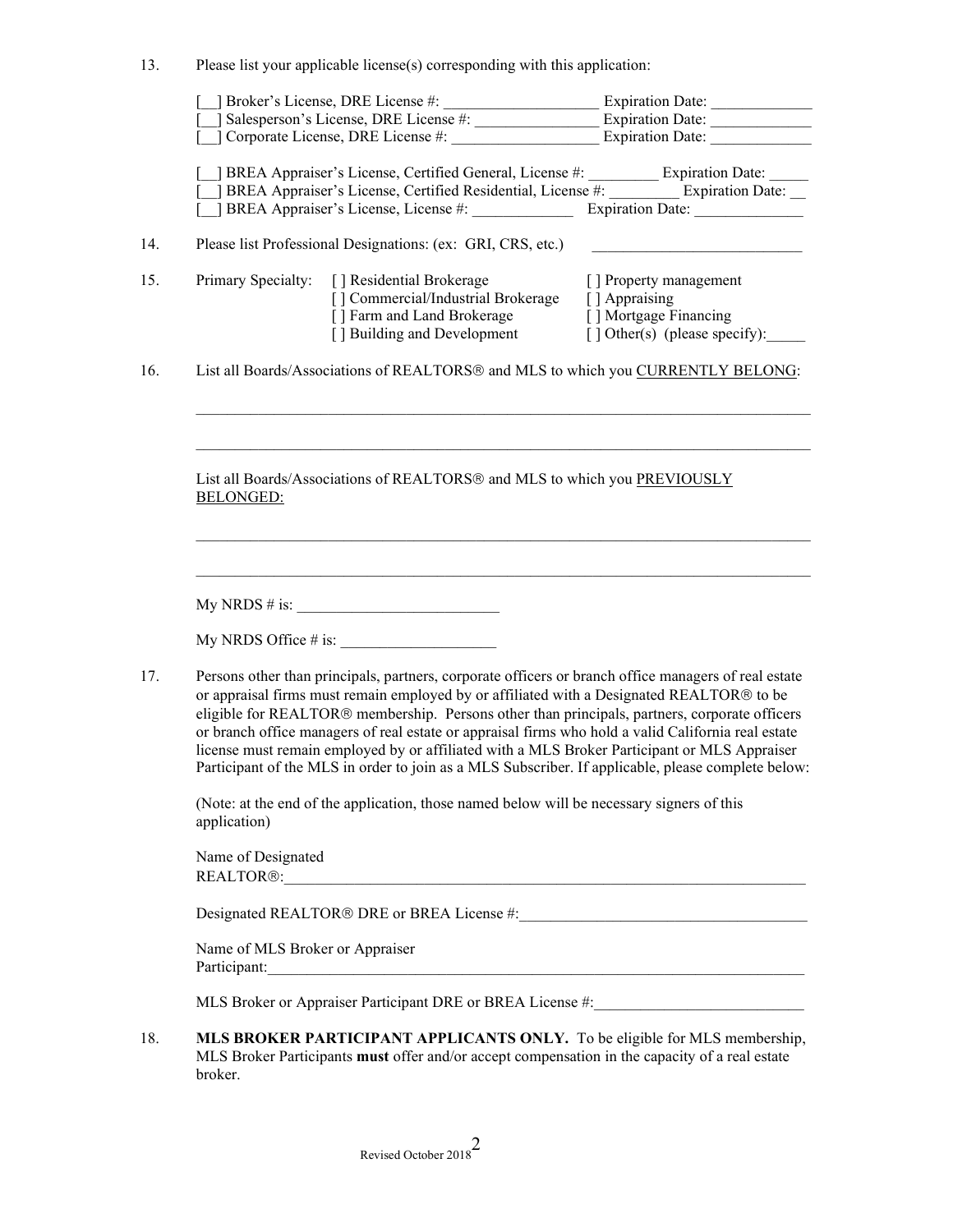I certify that I actively endeavor during the operation of my real estate business to list real property of the type listed on the MLS and/or to accept offers of cooperation and compensation made by listing brokers or agents in the MLS.

[ ] Yes, I certify. [ ] No, I cannot certify.

#### 19. **DESIGNATED REALTOR/MLS BROKER AND APPRAISER PARTICIPANT**

**APPLICANTS ONLY.** Designated REALTOR<sup>®</sup> and MLS Broker and Appraiser Participant applicants must provide the Board/Association a list of licensees employed by or affiliated with them and must also regularly update the Board/Association on any changes, additions, or deletions from the list. On a separate sheet or form, please list all licensees under your license, including their name, the type of license, and their DRE or BREA License #.

| (a) | I am a (check the applicable boxes): | $\lceil$ sole proprietor | [ ] general partner      |
|-----|--------------------------------------|--------------------------|--------------------------|
|     |                                      | [] corporate officer     | [] branch office manager |

- (b) If you checked any box in 19(a) above, you must answer the following:
	- a. Are you or your firm subject to any pending bankruptcy proceedings? [ ] Yes [ ] No
	- b. Have you or your firm been adjudged bankrupt within the last three (3) years? [ ] Yes [ ] No If you answered yes to (a) or (b), you may be required to make cash payments in advance for membership dues and MLS fees.
- 20. **DESIGNATED REALTOR® APPLICANT ONLY.** Each sole proprietor, partner or corporate officer of the real estate firm who is actively engaged in the real estate business within California or within the state in which the real estate firm is located shall be required to become a REALTOR® member if any other principal of such firm, partnership or corporation is a REALTOR® member with those states.

I certify that each sole proprietor, partner or corporate officer of the real estate firm, if any, who is actively engaged in the real estate business within California or within the state in which the real estate firm is located is a REALTOR® member.

[ ] Yes, I certify. [ ] No, I cannot certify.

21. I certify that I have NO record of official sanctions rendered by the courts or other lawful authorities for violations set forth below:

> (i) I have no record of official sanctions for violations of civil rights laws within the last three (3) years

[] True. I certify. [] False. I cannot certify.

(ii I have no record of official sanctions for violations of real estate license laws within the last three (3) years

[ ] True. I certify. [ ] False. I cannot certify.

(iii) I have no record of criminal convictions within the past ten years where the crime was punishable by death or imprisonment in excess of one year under the law under which the applicant was convicted (ten years is measured from the date of the conviction or the release of the applicant from the confinement imposed for that conviction, whichever is the later date)

[ ] True. I certify. [ ] False. I cannot certify.

If you could not certify any of the above, please attach additional sheets with all relevant details about the violation(s), including the date(s), type of violation(s), and a copy of the discipline, if any.

22. Have you ever been disciplined by any Boards/Associations or MLSs?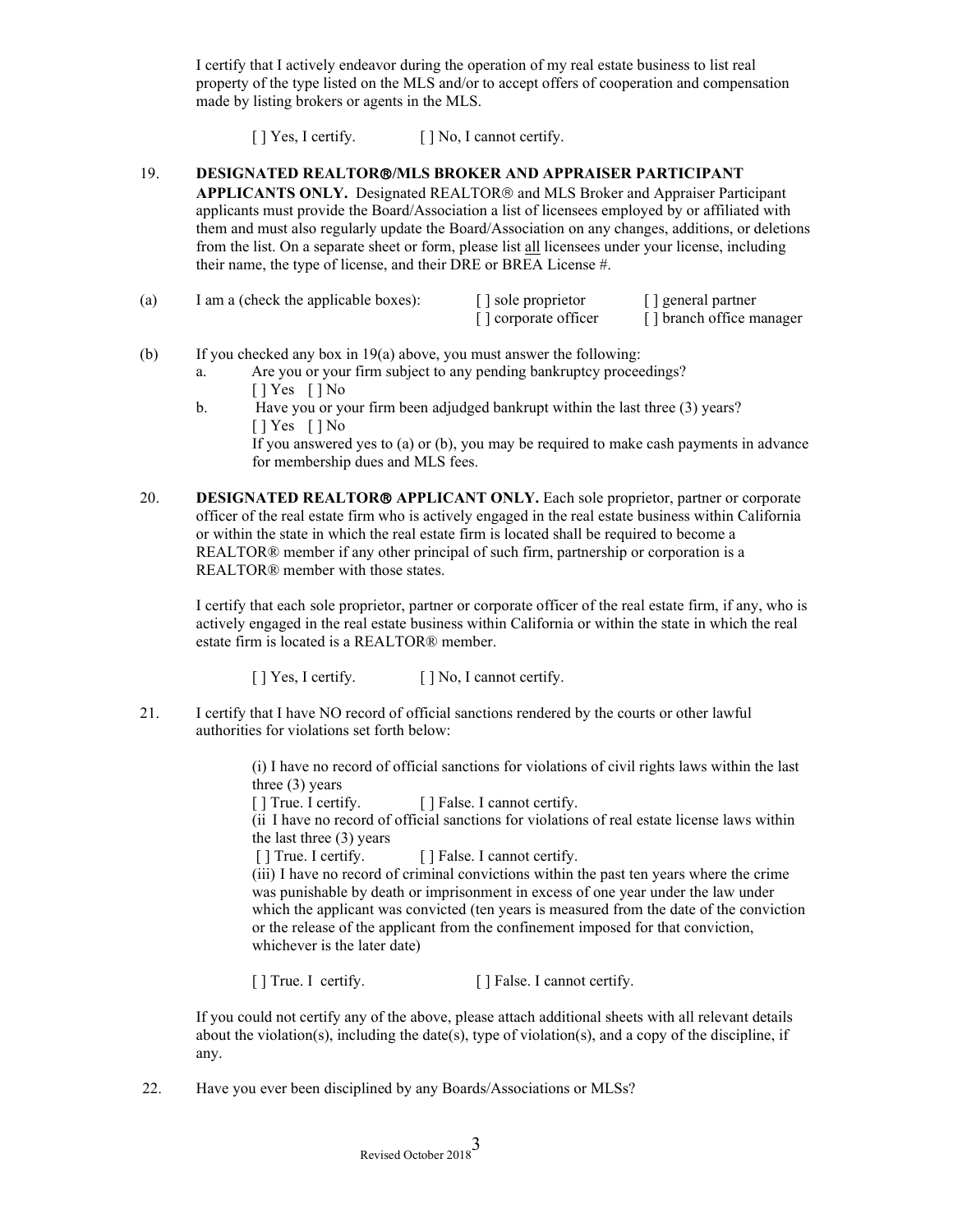[ ] Yes. If yes, attach copies of the discipline. [ ] No.

23. Have you ever been disciplined by the DRE?

[ ] Yes. If yes, provide all relevant details and dates (or attach copies of discipline). [ ] No.

### **GENERAL TERMS AND CONDITIONS OF MEMBERSHIP**

- 1**. Bylaws, policies and rules.** When applying for Designated REALTOR® and REALTOR® membership, upon acceptance and payment of all dues and assessments, I will automatically become a member of the California Association of REALTORS® and the National Association of REALTORS®, as well as my local Board/Association. I agree to abide by the bylaws, policies and rules of the Board/Association, the bylaws, policies and rules of the California Association of Realtors<sup>®</sup>, including the *California Code of Ethics and Arbitration Manual* and the constitution, bylaws, policies and rules of the National Association of REALTORS®, including the NAR Code of Ethics, all as may from time to time be amended.
- 2. **Use of the term REALTOR®.** I understand that the professional designations REALTOR® are federally registered trademarks of the National Association of REALTORS®("N.A.R.") and use of these designations are subject to N.A.R. rules and regulation. I agree that I cannot use these professional designations until this application is approved, all my membership requirements are completed, and I am notified of membership approval in one of these designations. I further agree that should I cease to be a REALTOR®, I will discontinue use of the term REALTOR® in all certificates, signs, seals or any other medium.
- 3. **Orientation**. I understand that if the Board/Association or the MLS requires orientation, I must complete such orientation prior to becoming a member of the Board/Association or MLS, or by the deadline set by the Board/Association or the MLS if provisional membership is allowed. I understand that unless or until I complete required orientation, my application for membership will not be granted, including that in the event a Board/Association or MLS granted any introductory provisional membership pending timely completion of orientation, that said provisional membership will be dropped upon expiration of the deadline set.
- 4. **License validity.** I understand that if my license is terminated, lapses or inactivated at any time, my REALTOR® membership and/or MLS participation/subscription is subject to immediate termination.
- 5. **No refund**. I understand that my Board/Association membership dues and MLS fees are nonrefundable. In the event I fail to maintain eligibility for membership or for MLS Services for any reason, I understand I will not be entitled to a refund of my dues or fees.

# **Applicant's initials \_\_\_\_\_\_\_\_\_**

6. **Authorization to release and use information; waiver**. I authorize the Board/Association or its representatives to verify any information provided by me in this application by any method including contacting the California Department of Real Estate, my current or past responsible broker or designated REALTOR®, or any Board/Association or MLS where I held, or continue to hold, any type of membership. I further authorize any Board/Association or MLS where I held, continue to hold, any type of membership to release all my membership or disciplinary records to this Board/Association, including information regarding (i) all final findings of Code of Ethics violations or other membership duties within the past three (3) years; (ii) pending ethics complaints (or hearings); (iii) unsatisfied discipline pending; (iv) pending arbitration requests (or hearings); and (v) unpaid arbitration awards or unpaid financial obligations. I understand that any information gathered under this authorization may be used in evaluating my application for membership and future disciplinary sanctions. I waive any legal claim or cause of action against the Board/Association, its agents, employees or members including, but not limited to, slander, libel or defamation of character, that may arise from any action taken to verify, evaluate or process this application or other use of the information authorized and released hereunder.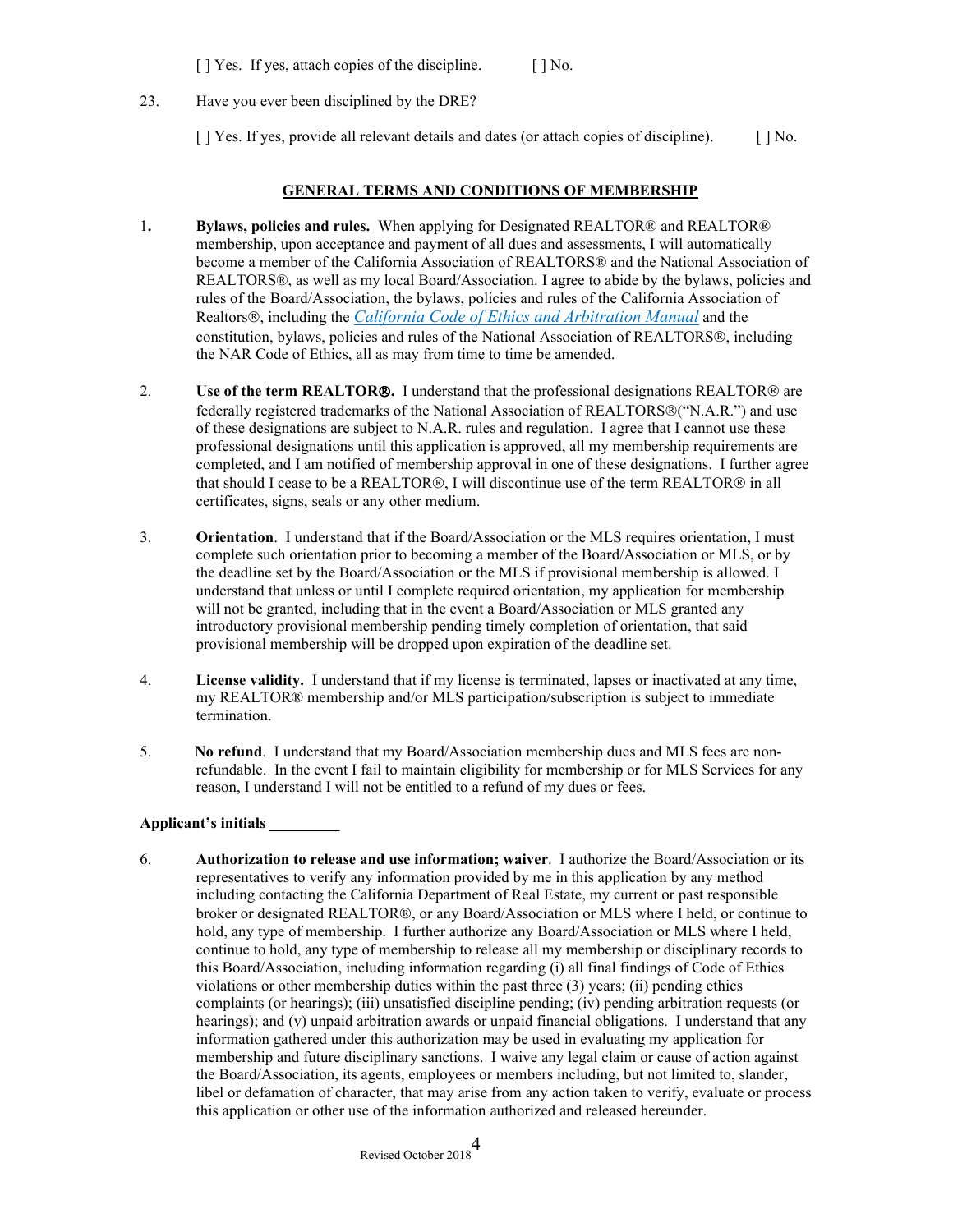- 7. By signing below, I expressly authorize the Board/Association/MLS, including the local, state and national, or their subsidiaries or representatives to fax, e-mail, telephone, text or send by U.S. mail to me, at the fax numbers, e-mail, telephone and text numbers and addresses above, for any and all Board/Association/MLS (including the local, state and national, or their subsidiaries or representatives) communications, including but not limited to those for political purposes and/or material advertising the availability of or quality of any property, goods or services offered, endorsed or promoted by the Board/Association/MLS (including the local, state and national, or their subsidiaries or representatives) .
- 8. **Additional terms and conditions for MLS applicants only.** I understand and agree that by becoming and remaining a broker participant or subscriber to the MLS, I agree to abide by the MLS rules, as from time to time amended, including but not limited to the following:
	- A. I agree not to use the MLS data for any purpose other than to market property or support market valuations or appraisals as specifically set forth in the rules.
	- B. I agree not to reproduce any portion of the listings except as provided in the MLS rules.
	- C. I agree not to download MLS data except as provided in the MLS rules.
	- D. I agree not to allow anyone other than authorized participants, their subscribers and the clerical users as defined in the MLS rules to access any computer or device receiving MLS information. I agree not to transmit to or share the information with any participants, subscribers and clerical users, or any other non-subscribing licensee or third party, not authorized to access the system by the rules. I agree not to use the MLS to create another product except as may be used by the participant who downloaded the data in compliance with the MLS rules.
	- E. I agree I will not give or sell my password to any person or make it available to any person. I further understand that the California Penal Code and the United States Code prohibits unauthorized access to computer data bases. I agree not to allow such unauthorized access by use of any of my equipment, devices or pass codes.
	- F. I understand that clerical users may be authorized to have limited access to the MLS for clerical support only. I understand that clerical users are not allowed to use the information in any way other than to provide such information to me. Persons performing any activities that require a real estate license are not eligible for this clerical user classification. I further understand that any violation by a clerical user employed by me, under contract with me or used by me is my responsibility and can result in discipline and ultimate termination of MLS services.
	- G. I will not lend or make available my lockbox key, code or device to any person, even if an authorized MLS user. I further understand that the Board/MLS can incur costs in securing the system if I fail to take adequate measures to protect my key, code or device and lockbox and that I may be held responsible for these costs. Failure to adhere to key and lockbox requirements could undermine the security of homeowners.
	- H. I understand and agree that the above statements are in addition to the MLS rules, to which I have also agreed. Violation of any MLS rule may result in discipline, fine and ultimate termination of the service. In addition to that, my actions may cause damage to Board/Association which owns the MLS and the Board may pursue its legal remedies against me to recover such damages.
- 9 **REALTOR and MLS applicants only; Arbitration Agreement.** A condition of membership in the Board/Association as a REALTOR® or REALTOR-ASSOCIATE® and participant in the MLS is that you agree to binding arbitration of disputes. As a REALTOR® (including Designated REALTOR®) or REALTOR-ASSOCIATE® member, you agree for yourself and the corporation or firm for which you act as a partner, officer, principal or branch office manager to binding